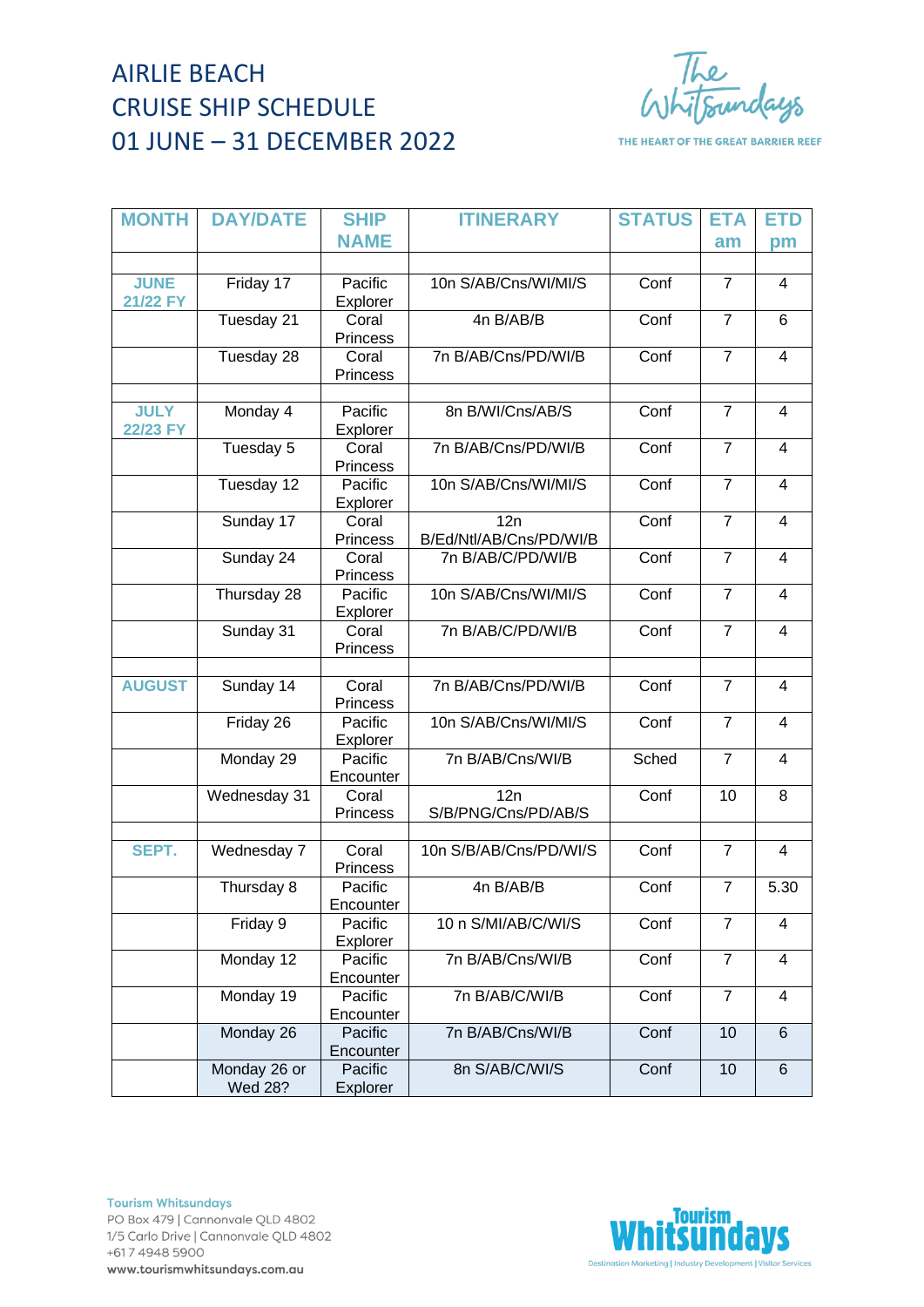$\overline{\mathbf{c}}$ re<br>Foundays

THE HEART OF THE GREAT BARRIER REEF

| <b>MONTH</b>    | <b>DAY/DATE</b> | <b>SHIP</b>            | <b>ITINERARY</b>                         | <b>STATUS</b> | <b>ETA</b>       | <b>ETD</b>              |
|-----------------|-----------------|------------------------|------------------------------------------|---------------|------------------|-------------------------|
|                 |                 | <b>NAME</b>            |                                          |               | am               | pm                      |
| <b>OCTOBER</b>  | Tuesday 4       | Pacific<br>Adventure   | <b>TBA</b>                               | Sched         | $\overline{7}$   | 4                       |
|                 | Wednesday 5     | Coral<br>Princess      | 10n S/AB/Cns/PD/WI/S                     | Conf          | $\overline{7}$   | $\overline{4}$          |
|                 | Thursday 6      | Pacific<br>Encounter   | <b>TBA</b>                               | Sched         | $\overline{7}$   | 5.30                    |
|                 | Monday 10       | Pacific<br>Encounter   | <b>TBA</b>                               | Sched         | $\overline{7}$   | 4                       |
|                 | Tuesday 11      | Carnival<br>Spirit     | <b>TBA</b>                               | Sched         | $\overline{7}$   | 4                       |
|                 | Wednesday 12    | Carnival<br>Splendor   | 10n S/MI/AB/PD/WI/S                      | Conf          | $\overline{7}$   | $\overline{4}$          |
|                 | Sunday 16       | Pacific<br>Encounter   | 7n B/AB/Cns/WI/B                         | Conf          | $\overline{7}$   | $\overline{4}$          |
|                 | Tuesday 18      | Carnival<br>Spirit     | <b>TBA</b>                               | Sched         | $\overline{7}$   | 4                       |
|                 | Saturday 22     | Carnival<br>Splendor   | 8n S/AB/Cns/WI/S                         | Conf          | $\overline{7}$   | $\overline{\mathbf{4}}$ |
|                 | Sunday 23       | Majestic<br>Princess   | 11n S/AB/YN/PD/WI/B/S                    | Conf          | $\overline{7}$   | 6                       |
|                 | Monday 24       | Pacific<br>Adventure   | <b>TBA</b>                               | Sched         | $\overline{7}$   | $\overline{4}$          |
|                 | Tuesday 25      | Carnival<br>Spirit     | <b>TBA</b>                               | Sched         | $\overline{7}$   | 4                       |
|                 | Wednesday 26    | Pacific<br>Encounter   | 4n B/AB/B                                | Conf          | $\overline{7}$   | 5.30                    |
| <b>NOVEMBER</b> | Tuesday 1       | Carnival<br>Spirit     | <b>TBA</b>                               | Sched         | $\overline{7}$   | 4                       |
|                 | Friday 4        | <b>MS</b><br>Westerdam | 51n nth-Cns/AB/Gla/S/NZ                  | Conf          | 11               | 6                       |
|                 | Monday 7        | Pacific<br>Encounter   | 4n B/AB/B                                | Conf          | $\overline{7}$   | 5.30                    |
|                 | Wednesday 9     | Celebrity<br>Eclipse   | 11n S/B/AB/YK/PD/S                       | Conf          | 8                | 6                       |
|                 | Saturday 12     | Coral<br>Princess      | 7n B/AB/Cns/PD/WI/B                      | Conf          | 7                | 4                       |
|                 | Sunday 13       | Carnival<br>Splendor   | 8n S/AB/Cns/WI/S                         | Conf          | $\overline{7}$   | 4                       |
|                 | Monday 14       | Pacific<br>Encounter   | 4n B/AB/B                                | Conf          | $\overline{7}$   | 5.30                    |
|                 | Tuesday 15      | Star<br><b>Breeze</b>  | 25n<br>S/B/FI/PI/AB/TV/Cns/PD/S          | Conf          | 11               | 7.30                    |
|                 | Tuesday 15      | <b>MS</b><br>Noordam   | 69 <sub>n</sub><br>B/S/AB/TV/Cns/Dwn/Nth | Conf          | $\,8\,$          | 5                       |
|                 | Thursday 17     | Pacific<br>Adventure   | TBA                                      | Sched         | $\overline{7}$   | 4                       |
|                 | Friday 18       | Queen<br>Elizabeth     | 70n S/AB/Cns/PD/S - WC                   | Conf          | 8                | 6                       |
|                 | Sunday 20       | Quantum<br>of the Seas | 6n B/AB/YK/WI/B                          | Sched         | 8                | 5                       |
|                 | Sunday 20       | Pacific<br>Encounter   | <b>TBA</b>                               | Sched         | $\boldsymbol{9}$ | 6                       |
|                 |                 |                        |                                          |               |                  |                         |

**Tourism Whitsundays** PO Box 479 | Cannonvale QLD 4802 1/5 Carlo Drive | Cannonvale QLD 4802 +61749485900 www.tourismwhitsundays.com.au

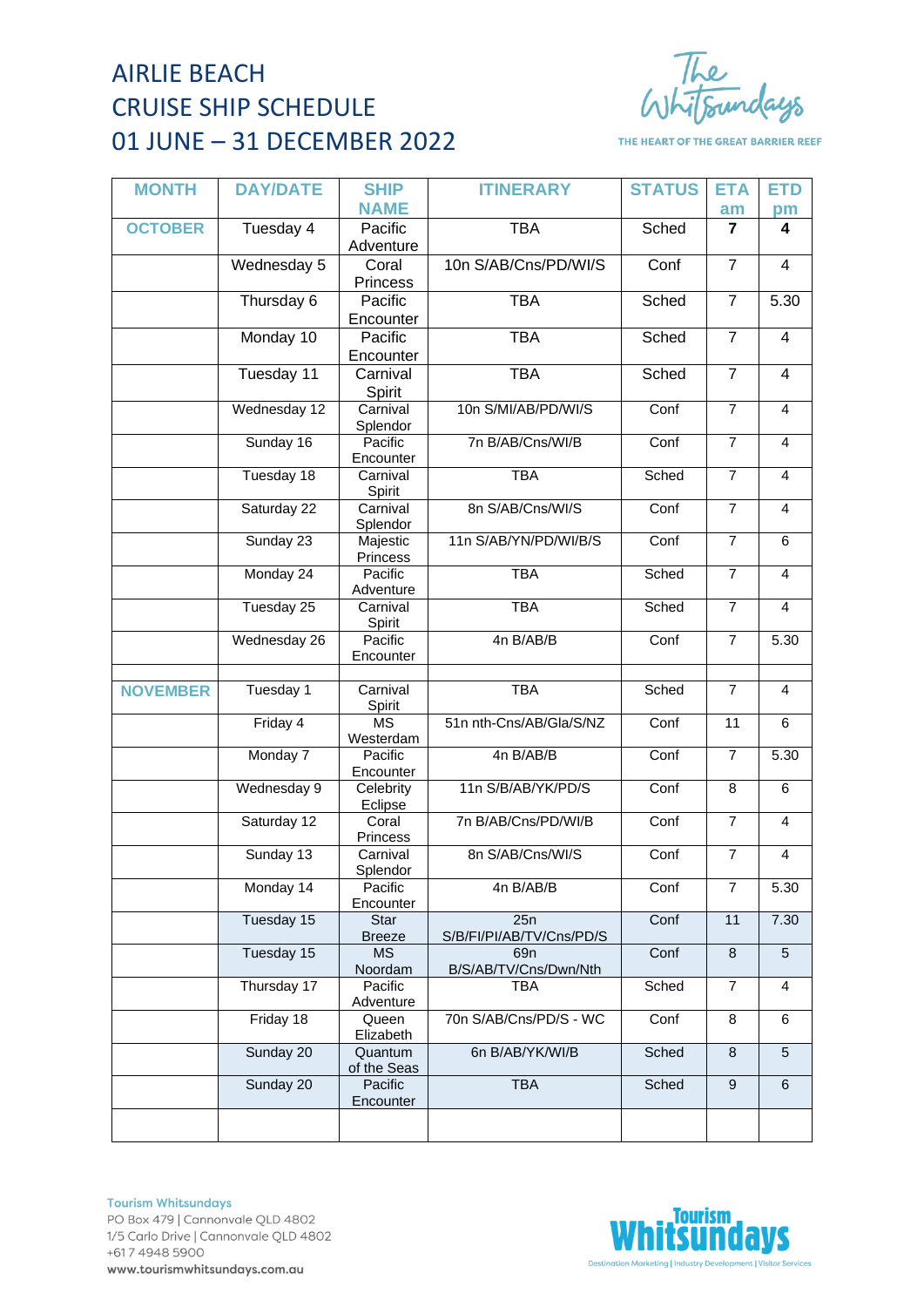Le<br>Tsundays

THE HEART OF THE GREAT BARRIER REEF

| <b>NOVEMBER</b><br><b>CONT'D</b> | Thursday 24  | Carnival<br>Splendor      | <b>TBA</b>                      | Sched        | 7              | 4              |
|----------------------------------|--------------|---------------------------|---------------------------------|--------------|----------------|----------------|
|                                  | Thursday 24  | Pacific<br>Encounter      | <b>TBA</b>                      | Sched        | 7              | 6              |
|                                  | Friday 25    | Radiance<br>of the seas   | <b>TBA</b>                      | Conf         | 7              | 5              |
|                                  | Saturday 26  | Grand<br><b>Princess</b>  | 14n<br>M/S/B/WI/Cns/PD/AB/NTL/S | Conf         | 10             | 8              |
|                                  | Monday 28    | Carnival<br><b>Spirit</b> | <b>TBA</b>                      | <b>Sched</b> | 7              | $\overline{4}$ |
|                                  | Monday 28    | Pacific<br>Encounter      | 7n B/AB/PD/Cns/WI/B             | Conf         | $\overline{7}$ | $\overline{4}$ |
|                                  | Wednesday 30 | Coral<br><b>Princess</b>  | 7n B/AB/PD/Cns/WI/B             | Conf         | 7              | $\overline{4}$ |
|                                  | Wednesday 30 | Seaborn<br>Odyssey        | 64n Cns/TV/AB/B/S               | Conf         | $\overline{7}$ | $\overline{4}$ |

| <b>MONTH</b>    | <b>DAY/DATE</b> | <b>SHIP</b>             | <b>ITINERARY</b>    | <b>STATUS</b> | <b>ETA</b>     | <b>ETD</b>     |
|-----------------|-----------------|-------------------------|---------------------|---------------|----------------|----------------|
|                 |                 | <b>NAME</b>             |                     |               | am             | pm             |
| <b>DECEMBER</b> | Monday 5        | Pacific<br>Encounter    | <b>TBA</b>          | Sched         | $\overline{7}$ | $\overline{4}$ |
|                 | Tuesday 6       | Carnival<br>Spirit      | <b>TBA</b>          | Sched         | $\overline{7}$ | $\overline{4}$ |
|                 | Thursday 8      | Carnival<br>Splendor    | <b>TBA</b>          | Sched         | $\overline{7}$ | $\overline{4}$ |
|                 | Tuesday 13      | Carnival<br>Spirit      | <b>TBA</b>          | Sched         | $\overline{7}$ | 4              |
|                 | Thursday 15     | Pacific<br>Encounter    | 4n/AB/B             | Conf          | $\overline{7}$ | 5.30           |
|                 | Tuesday 20      | Carnival<br>Spirit      | <b>TBA</b>          | Sched         | $\overline{7}$ | $\overline{4}$ |
|                 | Wednesday 21    | Pacific<br>Adventure    | <b>TBA</b>          | Sched         | $\overline{7}$ | 4              |
|                 | Thursday 22     | Pacific<br>Encounter    | 7n B/AB/Cns/WI/B    | Conf          | $\overline{7}$ | $\overline{4}$ |
|                 | Saturday 24     | Carnival<br>Splendor    | <b>TBA</b>          | Conf          | 8              | 5              |
|                 | Sunday 25       | Seven Seas<br>Explorer  | 73n Cns/TV/AB/B/S   | Sched (HI)    | 10             | $\overline{7}$ |
|                 | Wednesday 28    | MS Europa               | 17n B/AB/Cns/ - nth | Conf          | 12<br>noon     | $\overline{7}$ |
|                 | Saturday31      | Serenade of<br>the Seas | <b>TBA</b>          | Conf          | 7              | $\overline{4}$ |

Disclaimer: Schedule can change at any time with limited notice & cancellations. For more information on the Volunteer Cruise Ship Ambassador Program & the Cruise Industry visit our webpag[e https://www.tourismwhitsundays.com.au/cruise-ship-ambassadors/](https://www.tourismwhitsundays.com.au/cruise-ship-ambassadors/)

KEY: BNE = Brisbane, AB= Airlie Beach, SYD = Sydney, CNS = Cairns, PD = Port Douglas, WI = Willis Island, MI = Morton Island, SIN = Singapore, KI = Komodo Island, YN = Yorkeys Knob, BAL = Bali, DRW = Darwin, Gla = Gladstone, NZ = New Zealand, TSV = Townsville, NTL = Newcastle

\*TBC – To Be Confirmed \*TBA = To Be Advised

**Tourism Whitsundays** PO Box 479 | Cannonvale QLD 4802 1/5 Carlo Drive | Cannonvale QLD 4802 +617 4948 5900 www.tourismwhitsundays.com.au